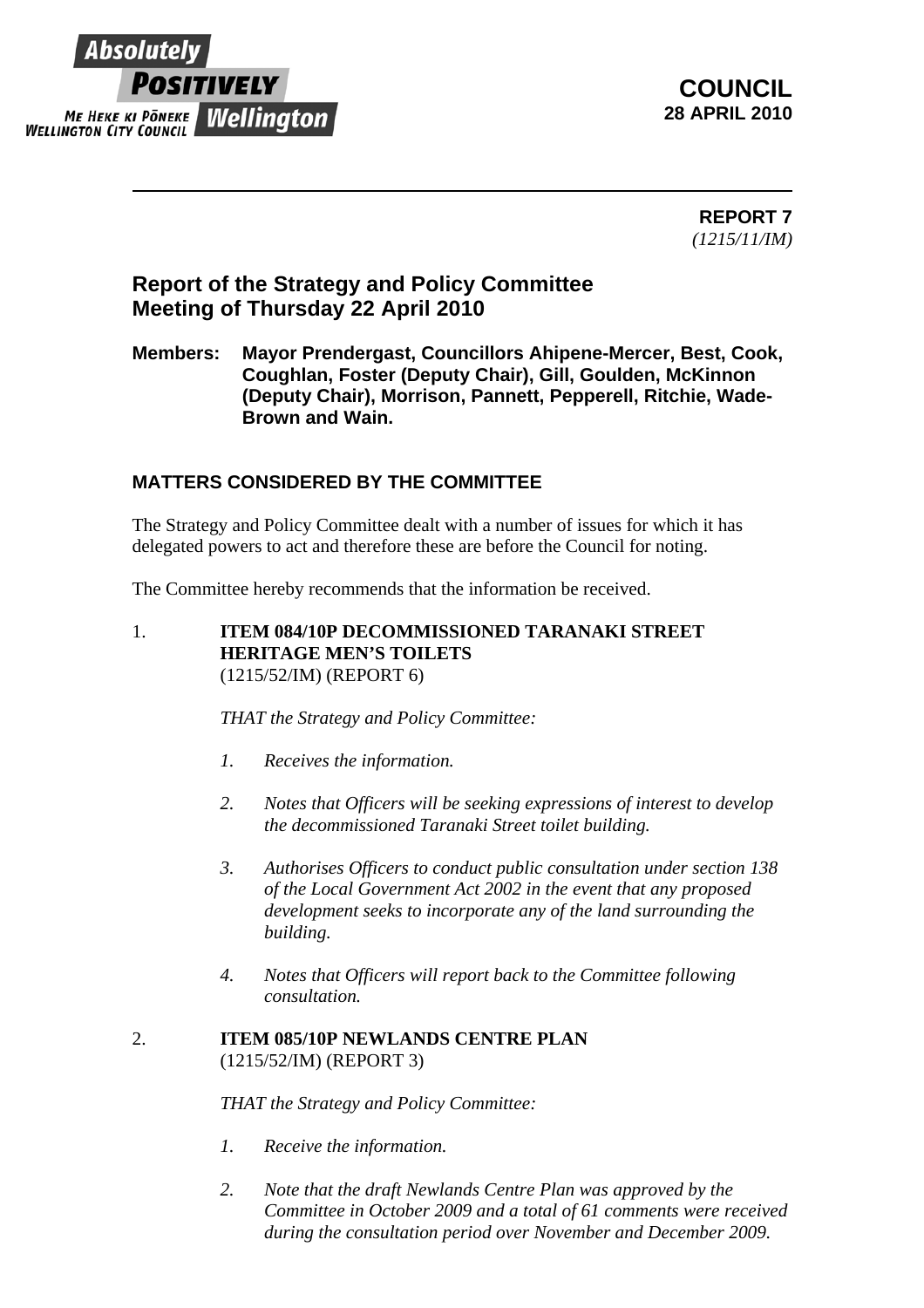- *3. Agree that funding implications for the proposed McMillan Court car park and public space improvements (Action Plan, Table 2 in the officer's report) be included for consideration as part of the 2011/12 Annual Plan prioritisation process.*
- *4. Note that any funding implications (including the application of development contributions) for other proposed projects (Action Plan, Table 3 in the officer's report) will be included as appropriate for consideration as part of future Annual Plan/LTCCP prioritisation processes.*
- *5. Agree that any funds from the sale of Council-owned land within Newlands Centre, including land associated with the McMillan Court road-stopping proposal, be reinvested into the Newlands Centre revitalisation actions.*
- *6. Delegate to the Portfolio Leader for Urban Development and the Chief Executive the authority to make any changes to the Plan, required as a result of decisions of this Committee, prior to the Plan being referred to Council.*
- *7. See Part A*

#### 3. **ITEM 090/10P THORNDON QUAY – PROPOSED PARKING CHANGES**  (1215/52/IM) (REPORT 4)

*THAT the Strategy and Policy Committee:* 

- *1. Receive the information.*
- *2. See Part A.*

### 4. **ITEM 091/10P PROPOSED CHANGES TO THE BUILDING ACT 2004**  (1215/52/IM) (REPORT 5)

*THAT the Strategy and Policy Committee:* 

- *1. Receives the information.*
- *2. Agree to the submission to the Department of Building and Housing on the proposed changes to the Building Act 2004, as amended, attached as appendix one of the officer's report.*
- *3. Note that the closing date for this submission is 23 April 2010.*
- *4. Delegate to the Chief Executive the authority to approve minor editorial changes and to give effect to any changes agreed by the Committee, prior to the submission being sent to the Department of Building and Housing.*